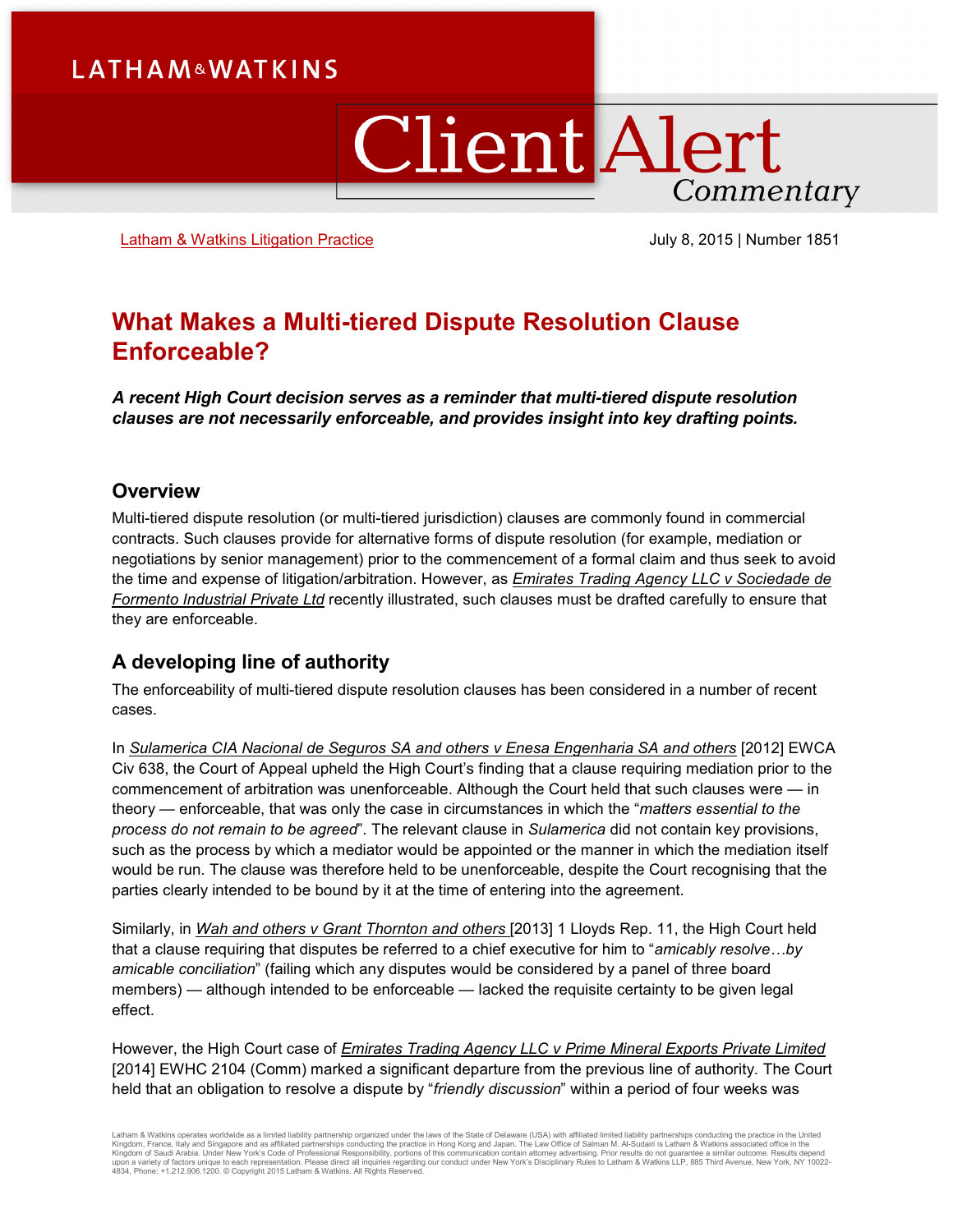enforceable since there were no essential terms missing. The Court held that the discussions would necessarily involve a consideration of each party's rights and obligations under the contract with a view to resolving the dispute within the timeframe stipulated. Importantly, the *"friendly discussion"* would not involve an open-ended discussion of the parties' commercial interests detached from their rights and obligations under the contract. The clause was therefore considered to be sufficiently certain so as to be enforceable.

The High Court recently considered a similar provision in *Emirates Trading Agency LLC v Sociedade de Formento Industrial Private Ltd* [2015] EWHC 1452. This case again concerned an obligation to resolve disputes arising out of the contract by "*friendly discussion*", although this time within a period of three months. Ultimately the Court did not need to determine whether or not the clause was enforceable since an arbitral tribunal had dealt with the issue previously, and the award was considered final and binding. However, the case does demonstrate that the enforceability of multi-tiered dispute resolution clauses remains a contested issue, albeit one where the Court is prepared to try to give the parties some assistance in achieving their intentions when contracting.

The *Emirates Trading* cases also raise interesting questions in respect of the enforceability of multi-tiered dispute resolution clauses containing obligations to negotiate in good faith. The Court in *Wah and Others* considered good faith to be too open-ended a concept to be enforceable. However, the Court in *Emirates Trading Agency LLC v Prime Mineral Exports* disagreed, referring instead to the Australian case of *United Group Rails Services v Rail Corporation New South Wales* [2009] NSWCA 177 (3 July 2009) in which the Court held that an agreement to negotiate in good faith meant an obligation to conduct "*fair, honest and genuine discussions aimed at resolving a dispute*". This standard of dealing was therefore considered to be sufficiently certain so as to allow a judge or arbitrator to identify a breach, and on that basis, the Court held that such clauses should not be deemed incomplete.

#### **Conclusion**

In the words of Hildyard J in *Wah and others*, the authorities illustrate:

"*the tensions…between the desire to give effect to what the parties agreed and the difficulty in giving what they have agreed objective and legally controllable substance*".

*Emirates Trading Agency LLC v Prime Mineral Exports* indicates the courts' increased willingness to give effect to the parties' intentions, particularly in circumstances where there is a clear public interest in doing so (for example, reducing expensive and time consuming litigation). However, the courts can only do so if the terms of the contract are sufficiently clear and certain, which means that parties should still devote particular care to the drafting of such clauses.

Key drafting points to remember:

- **Defined process**: ensure that the manner in which the alternative dispute resolution process is commenced, and the steps to be taken by each party, are clearly set out. For example, if the parties intend to mediate, then they should consider referring to official rules (for example, those employed by the Centre for Effective Dispute Resolution (CEDR)).
- **Time limits**: ensure that the provision allows for the parties to commence litigation and/or arbitration within a specified period of time. For example, an open-ended obligation to resolve the dispute through mediation before the parties are entitled to refer the dispute to arbitration is unlikely to be enforceable.